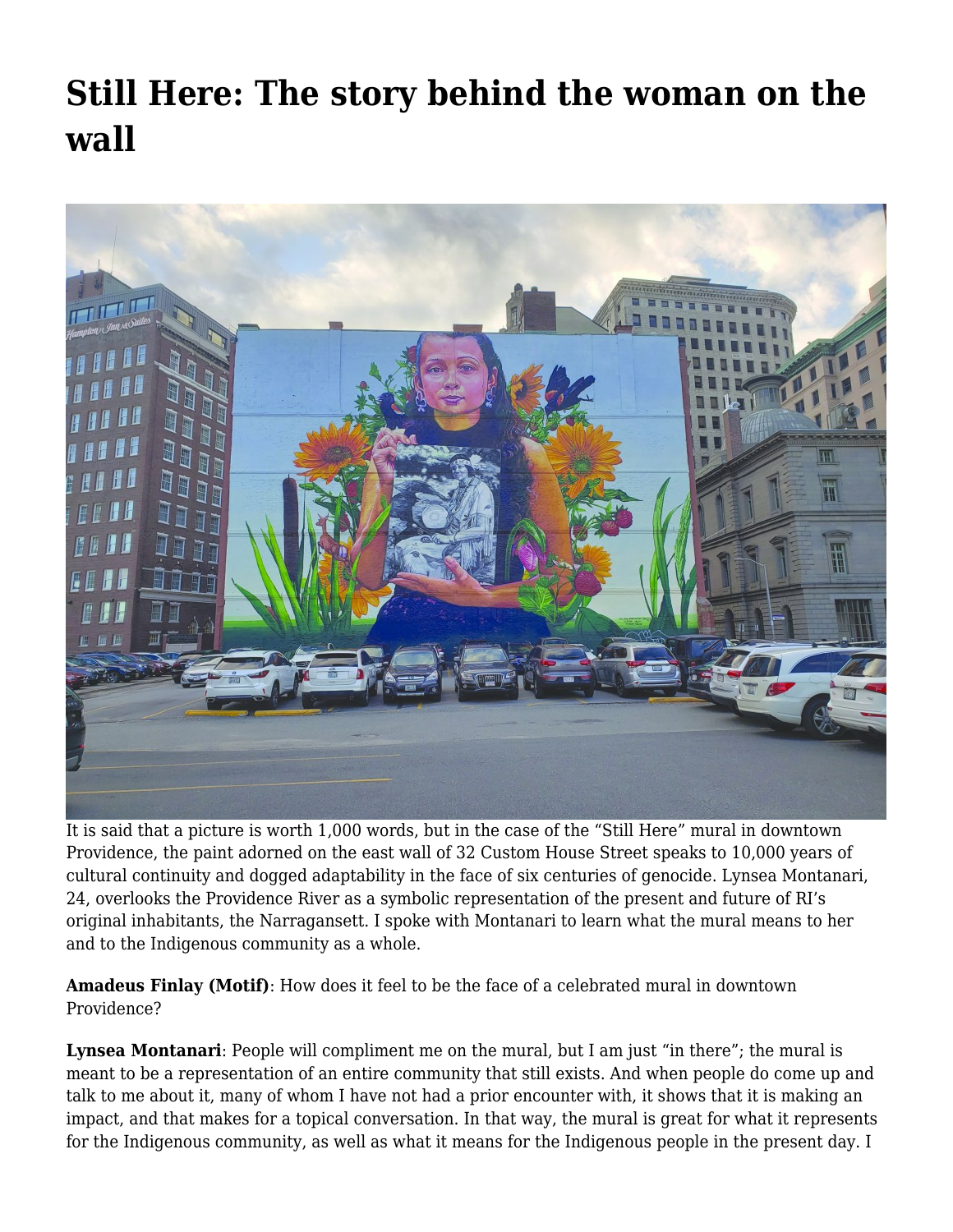am surprised they put me on the mural at all, but what is most important – visually – for me is that I am an Indigenous person in modern day clothing, rather than just in regalia which we only wear for short periods of time during the year.

**AF**: So, what does the artwork mean to you, and why is it important? Are there symbolic elements that we should pay closer attention to?

LM: The idea was to capture our community and create a piece that wasn't about me, but something our community can be proud of and represent us as we are today. If there were two Indigenous people in their regalia, community wouldn't see us in the present, it would leave us in the past as that is what people associate with the people. Which means we provoke a conversation and a dialogue in itself without saying a word.

Some of the choices made in what to include were very deliberate. We talked about some changes in the original layout of the mural, and that the modern dress that I am wearing should include subtle touches of our culture. People consider "tribal prints" as Indigenous, but that is a generalization. Eastern woodlands peoples like the Narragansett are known for our floral work, and so I have a floral skirt with a number of different designs representing my family, and my earrings were beaded by a community member, Quai Perry. So, in that way, not only was I carrying my family, but my community. These touches are important. We are known for earrings made from Quahog shells, but instead we chose the beaded earrings that they are becoming a cultural norm across Indian Country today, rather than in history.

You'll also see a photograph of Princes Redwing right at the center of the image. We knew she was going to be the first person on the mural, even before I was chosen, that was a no-brainer. And that is because Princess Redwing was a strong Indigenous educator, and the Indigenous community and the wider Rhode Island community always talk about how good a person she was. She helped to found Tomaquag Museum and was a believer in activism through education. It really is an honor to have her on the mural. Even when we opened the mural, someone none of us knew came up and exclaimed, "Princess Redwing!" or people who come to the museum who remember her from a school visit. She really was, and is, instrumental to who we are today.

**AF:** Do you feel Rhode Island supports and nurtures Narragansett culture, or is there more to do? And if so, what?

LM: As a rule, I don't like generalizations; as individuals, there are people who would like to do more both in Rhode Island as well as across the country. But America, as a whole, needs a psychological change on how it deals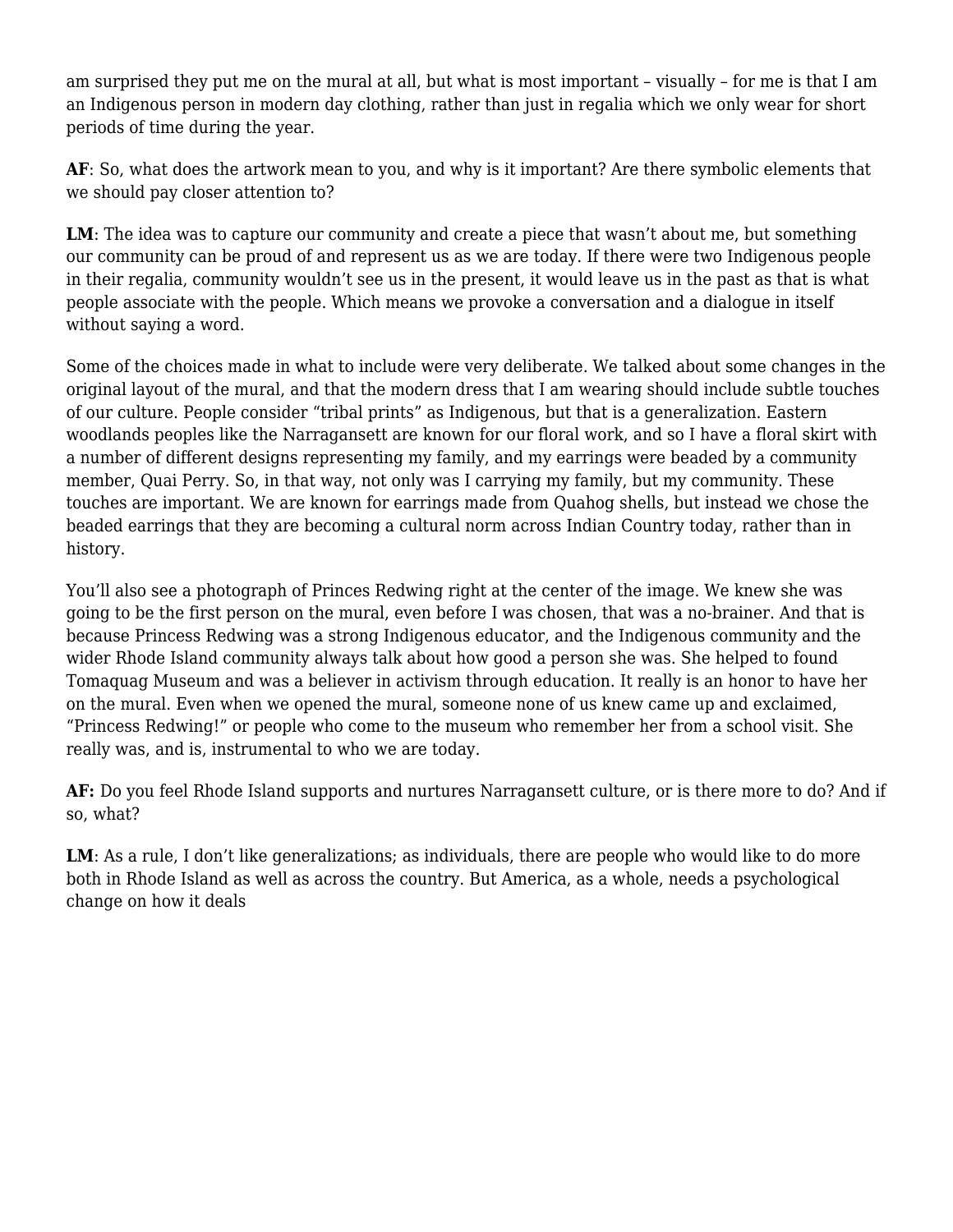

Lynsea Montanari in front of the incomplete "Still Here"

with matters such as Indigeneity, race and traditional cultures. Many Rhode Islanders are wellintentioned, but they've been taught what they "know" about Indigenous people by what they hear in pop culture, what they've been taught by miseducation. People are still shocked to hear that Native people still exist in Rhode Island. You've all met Indigenous people, but you didn't recognize us. So, the mural brings the awareness that we still exist, that we are here and that we aren't confined to the western reservation systems.

In the case of the Narragansett, we were excluded from a very early point in colonial history, and in larger textbooks we only get a handful of mentions. We speak about wars in American history, but Indigenous people have represented the country more per capita than any other community. So why aren't we in those conversations? If a commitment to understanding Indigenous people truly exists, it is time to acknowledge the real history; failing to do so simply places a cultural divide between Indigenous and non-Indigenous communities not only in the past, but in the present by how people are being taught to see us. Most importantly of all, Indigenous people should be included in all aspects of education, not just the historical record. We were here before America, and we still remain.

Bringing things into the present, we never experienced land ownership, but the fact that we are being charged to access our waterways by current state government has to stop. It is unacceptable. You've taken our land and we don't get it back – got it. But minimally, we shouldn't be charged by the state to have access to our tribal homeland. It comes down to local matters such as those who can afford a beach pass in Narragansett, the very town that has taken the name of our people!

And part of this new way of thinking about the land is because we were assimilated by American culture, and people are surprised that we do things that are part of this way of life. But being surprised that we aren't stuck in the past in itself erases part of our history, as it disconnects from how our culture was stripped through colonization and we were forced to evolve. All cultures evolve; it's crazy to think we would not. Think about this: There was a time when it was illegal for us to speak our language! When our people had to experience that trauma, it was impossible not to be impacted by American culture.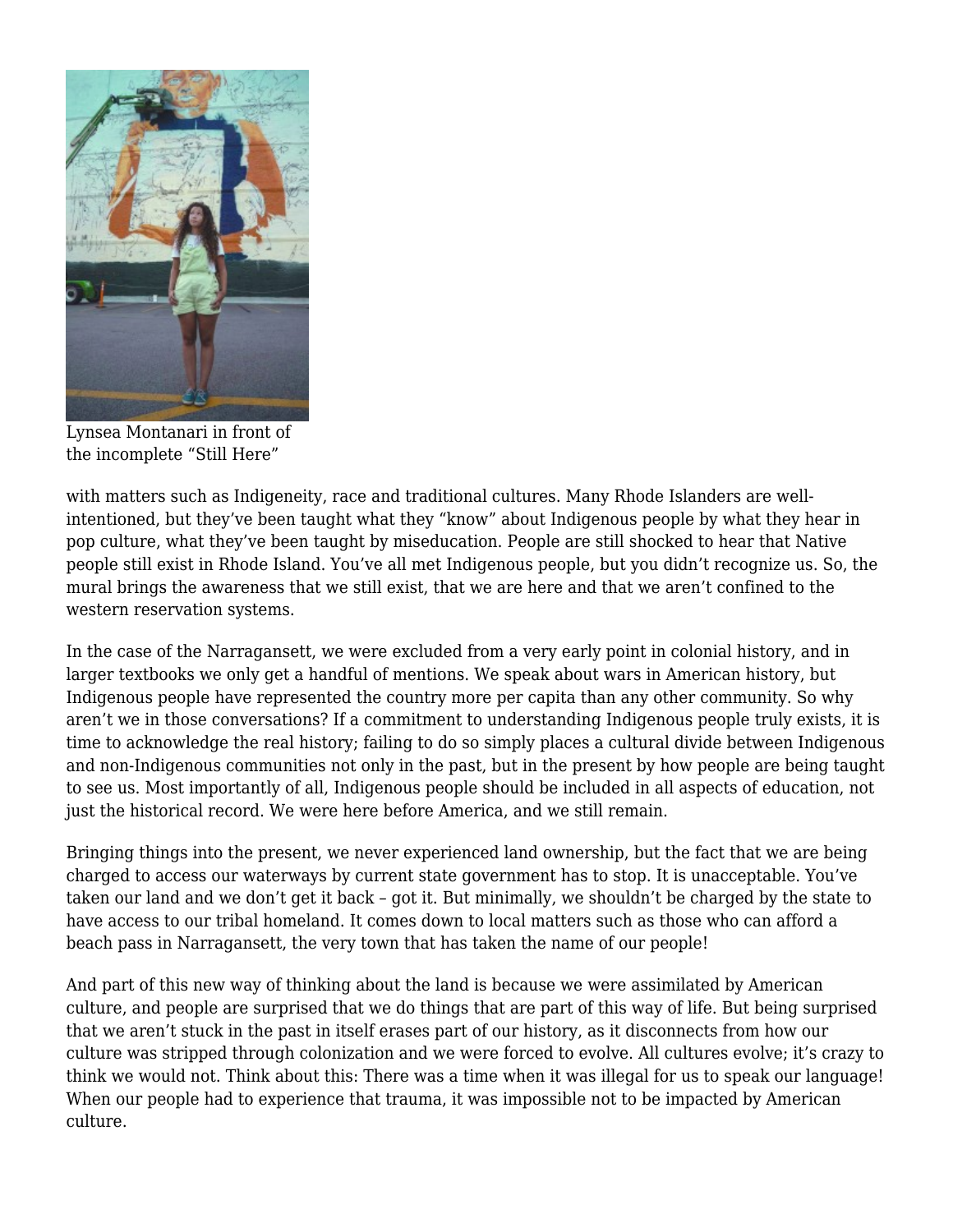Let's look at the hot-button topic of the Washington "Redskins"; there is a difference between offensive and oppressive. For instance, "The Chiefs "and "The Braves" are crass, but Redskins is another story. It comes from the scalping of Indigenous people for bounty money, with the "red" skin of the scalp lock being how the individual was identified. Some like it because it is a little bit of representation, something to cling on to. And that is why the mural is important. Here is a visual statement, a representation that the community can get behind and be proud of.

Because we are so often an afterthought. We are often written about through archives and goodintended research, but individuals aren't considered at the forefront. I'm in the City Hall archives, and they don't really have anything about Indigenous people, so researchers continue to write the same noninclusive narrative that is written over and over again. And then they tell us, "You're welcome," without properly representing people. Also, Indigenous people are not representatives for the entire community; taking the token Native person into a scenario does not help us. The everyday person should not be dragged out and asked to defend complex, multilayered issues. It is simply unfair, and rather than act as a voice, are manipulated into tools to further a larger, cynical non-Indigenous agenda.

And all this understanding must begin in the school systems, but even today students are not being taught how to acknowledge Indigenous people, thus creating and perpetuating the cycle. They are taught about the Holocaust, but not the massacre of 95% of the original inhabitants of North America. So, it is not the individual we need to consider, but the realignment of how people see us as a whole. Which means if you're reading this article, and these points are resonating with you, take this as the starting point and let's grow the discussion from there.

**AF:** Finally, with all eyes resting on you as the young Indigenous girl on the mural, what plans do you have to harness that intrigue and translate it into support for the Narragansett people as a whole?

**LM**: My thing is empowerment. I want to help people succeed in the community. If people have a vision for the culture, let's make those things accessible to them. I am currently attending a tribal youth initiative, and my goal is to get it set up in a way that is going to be beneficial for future generations. It's not for me to tell people what we need to do, but to stay behind the scenes and help people find their own.

Building my own foundations, I am currently attending College Unbound and getting my bachelor's in organizational leadership and change, focusing on project work on Indigenous empowerment. I intentionally kept it broad because empowerment and leadership encompass many different things. For example, being at Party City and seeing somebody lift the "Indian costume" and having that conversation, or getting involved in language reclamation projects. Our language was stripped from us, and while I don't want to say we don't have it in our culture, different individuals have different levels of knowledge of our cultural language. Whether it is just through traditional names or using what they have with their families. At this point most of us are not speaking with fluency. Which is my personal goal trying to bring fluency back to our community.

When I go to visit my cousin working in Cumberland Farms I would always say, "Asco weequasín," hello in Narragansett. He never would respond, but I kept saying it as he we wasn't at a point where he was speaking the language every day. As I said different families hold different traditions. But one day, I heard a voice calling to me That is empowerment, and it is happening today. The Indigenous voice must be heard in 2019 and beyond. And that is because I've been in a room where I am the only Indigenous person, and when I leave, the representation is gone; we don't have a place anywhere where we are the